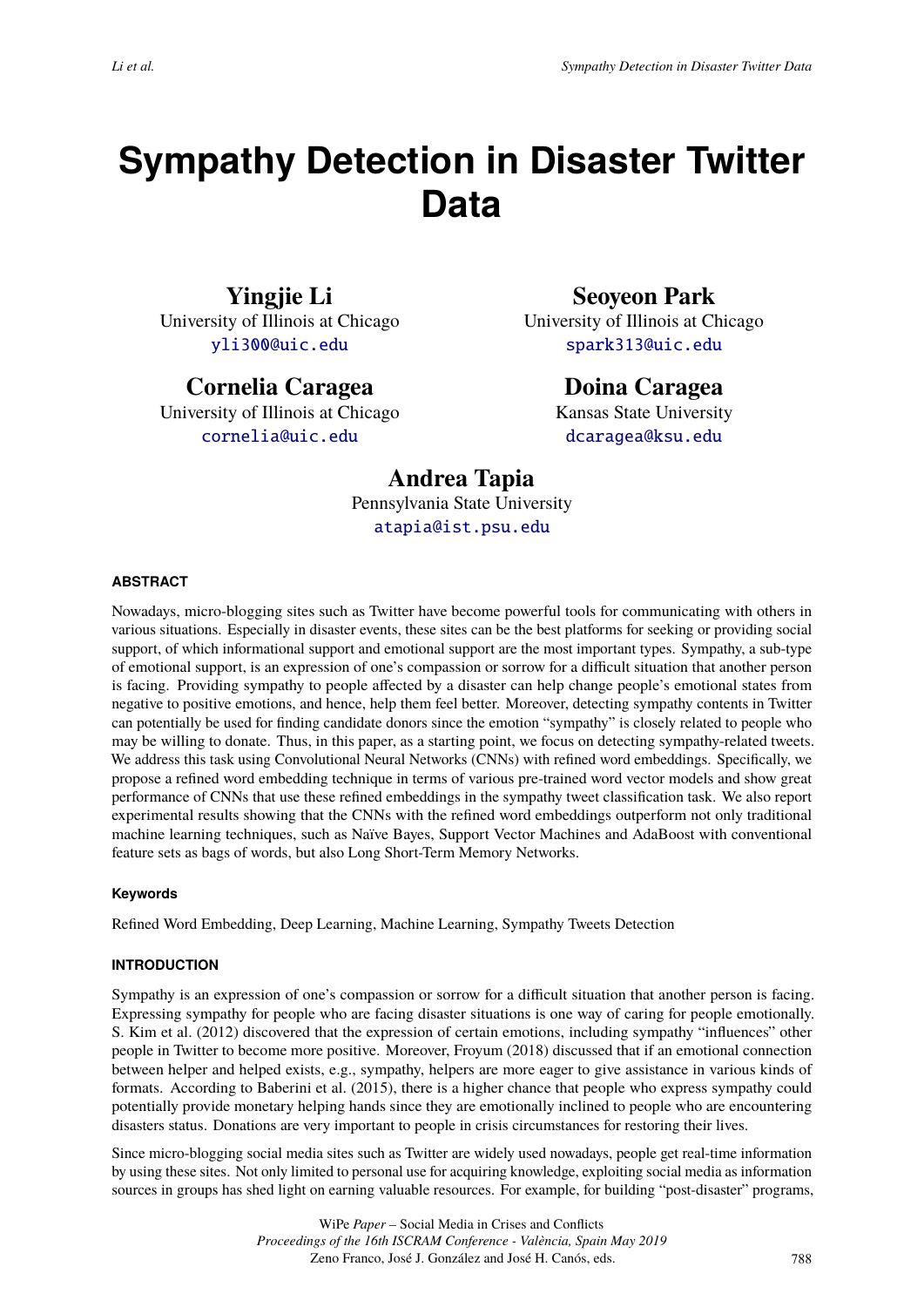<span id="page-1-0"></span>

| <b>Sympathy Tweets</b>                        | <b>Non Sympathy Tweets</b>                      |  |
|-----------------------------------------------|-------------------------------------------------|--|
| RT@HotelElGanzo: We send our best wishes      | RT @RedCross: To check on loved                 |  |
| and thoughts out to everyone who              | ones in #Baja impacted by #Odile,               |  |
| is being affected by #HurricaneODILE -        | contact State Departments Overseas              |  |
| Please stay safe #Cuidense                    | Citizen Services at 1-888-407-4747              |  |
|                                               | Floods triggered by heavy rainfall in Himalayas |  |
| #India deepest sympathy and respect to all    | wreak havoc in North India, inundates           |  |
| those killed or injured in the flood          | 1500 villages in Uttar                          |  |
|                                               | Pradesh http://t.co/W97qixmYQ5                  |  |
| Hoping for best: Powerful earthquake shakes   | #news U.S. quake: The recovery from the         |  |
| Northern California                           | strongest earthquake in 25 years                |  |
|                                               | to strike Northern California will be           |  |
| http://t.co/gvBVrSbLgN http://t.co/aCgUeEt8ZE | http://t.co/OxVb2dGtWj                          |  |

#### **Table 1. Examples of Sympathy Tweets and Non Sympathy Tweets**

non-profit organizations can use Twitter as information roots. More specifically, in emergency situations like earthquakes, floods and typhoons strike, Red Cross can use Twitter as a source of big-data analysis for figuring out long-term donors. According to Han et al. (2013), identifying long-term donors is crucial because they need to plan longstanding programs such as fund-raising campaigns. However, Han et al. (2013) reported the fact that when a disaster happens, one-time donations usually spike sharply. Twitter, which is a real-time posting platform, can be a good resource for extracting valuable information since we can easily notice this sharply increasing one-time donation phenomenon in real-time.

Thus, our goal in this paper is to identify Twitter postings (or tweets) that have sympathy related contents. This can be used not only for designing improved features in Twitter for providing emotional support, but can also be used for identifying users that can be candidate donors. Consequently, we learn supervised models to automatically detect sympathy in Twitter data. Our labeled Twitter data comes from a series of diverse disasters that happened during 2013 to 2015 world-wide. Examples of tweets that contain and do not contain sympathy are shown in Table [1.](#page-1-0)

Many natural language processing approaches for short text or sentence classification use Convolutional Neural Networks (CNNs) (Y. Kim [2014\)](#page-9-0) and Long Short-Term Memory Neural Networks (LSTMs) to reduce the burden of feature engineering. In text processing, deep learning approaches are predominant in terms of feature detection since humans do not need to intervene in a detailed way. Deep learning approaches have achieved substantial success over traditional machine learning techniques in disaster contexts as well (V. K. Neppalli et al. [2018;](#page-9-1) Nguyen et al. [2017;](#page-9-2) C. Caragea, Silvescu, et al. [2016;](#page-8-0) Ben Lazreg et al. [2016\)](#page-8-1). For example, Nguyen et al. (2017) used CNNs to classify tweets into categories related to situational awareness and showed improvements over traditional algorithms. Ben Lazreg et al. (2016) used a different deep learning approach, specifically a Long Short-Term Memory (LSTM) network, to learn a model from crisis tweets and used this model to generate snippets of information summarizing the tweets. In addition to these, V. K. Neppalli et al. (2018) reported that CNNs outperform Naïve Bayes that exploit Twitter specific features and conventional linguistic features in Twitter informative posting classification.

In this paper, we focus on sympathy detection of Twitter disaster data using Convolutional Neural Networks. Conventional word embeddings such as pre-trained word2vec, Glove, FastText, and a domain-specific word2vec trained on CrisisNLP data (Imran, Mitra, et al. [2016\)](#page-9-3) are used to test the performance of our proposed model. We observe that even if two different words look similar or are semantically related, conventional word embeddings based model may not consider them as tightly correlated, and hence, return a low similarity value. For example, when we use the CrisisNLP word embeddings for measuring the similarity of words "pray" and "prayer", the similarity value that implies how much they are alike is significantly low. In order to mitigate this problem, we design a refined word embedding technique based on word stemming, where semantically similar words become closer in the vector space. Our technique is inspired from Yu et al. (2017) who used a sentiment lexicon for generating polished word embeddings. By using refined word embeddings, we achieve an F1 score of approximately 76% as compared with approximately 74% achieved by conventional word embeddings. In experiments, we also contrast CNNs with two other deep learning models, LSTM and Bi-LSTM. In summary, our contribution can be organized as follows:

• We explore CNNs with various word embeddings (pre-trained and fine-tuned on domain specific data) for sympathy detection of Twitter disaster data. Moreover, we design a word stemming based refinement model to improve word representations in vector space.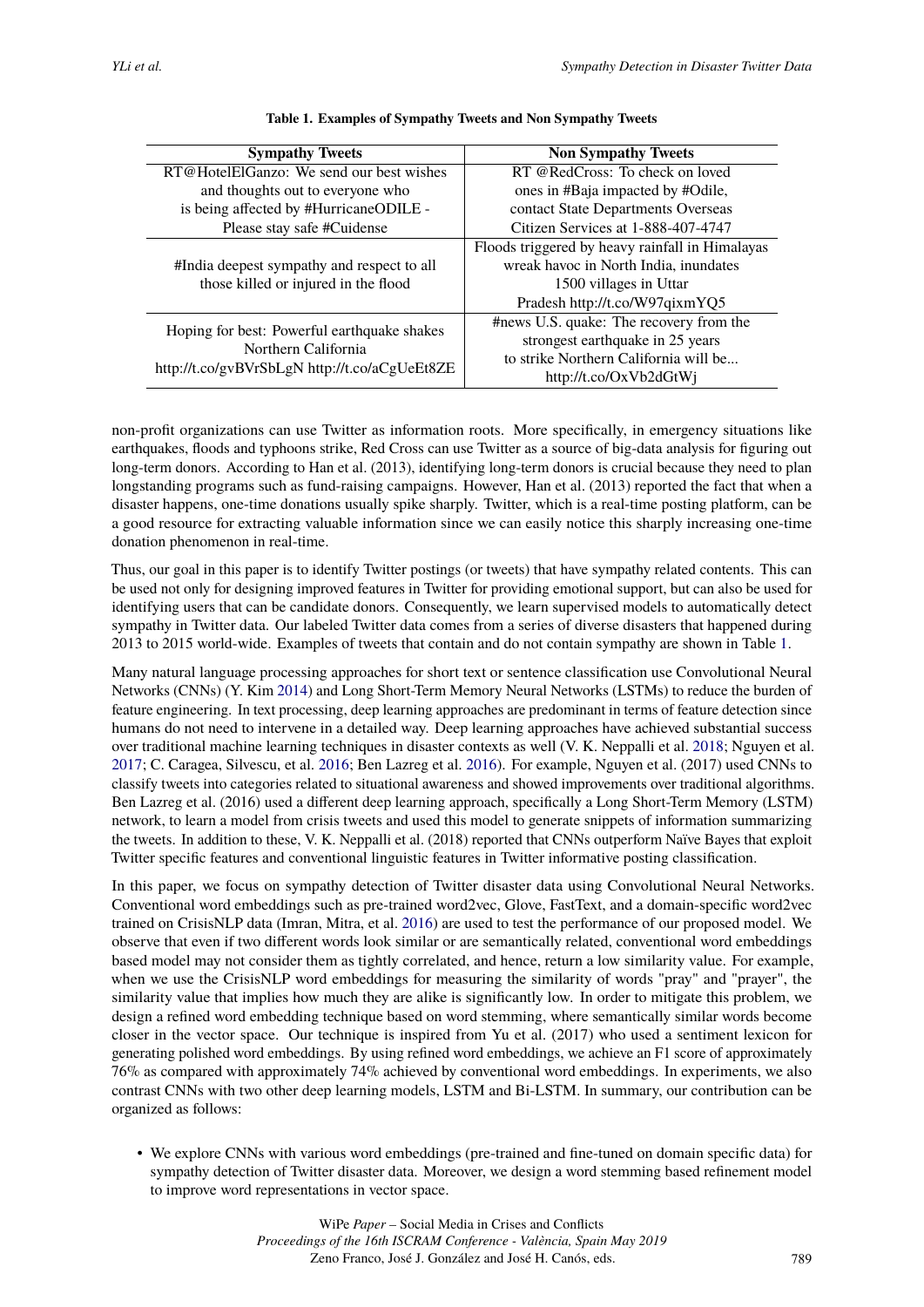- We show that the CNNs with refined word embeddings outperform the CNNs with conventional word embeddings. In addition, we contrast the CNNs with LSTMs and Bi-LSTMs and show that the CNNs (with and without refined word embeddings) have better performance in most cases.
- Our CNN models outperform traditional approaches such as decision tree and SVM on sympathy detection task. The F1 score of proposed model is 3.63% higher than SVM, which has the best performance in traditional classifiers.

# **RELATED WORK**

Substantial progress has been made in extracting, processing and classifying messages posted in social media during disaster events, using natural language processing and machine learning techniques (C. Caragea, Squicciarini, et al. [2014;](#page-8-2) Verma et al. [2011,](#page-10-0) Sarda and Lal Chouhan [2017,](#page-9-4) Rudra, Sharma, et al. [2018\)](#page-9-5). For example, Ashktorab et al. (2014) used a combination of classification, clustering, and extraction methods to identify actionable information for disaster responders. Imran, Elbassuoni, et al. (2013) classified tweets into situational awareness categories, such as caution and advice, casualties and damage, donations, people missing, using unigrams, bigrams, POS tags, presence of URL/hashtags, tweet length, etc. Yin et al. (2012) used similar features to identify tweets related to a disaster, identify disaster type and assess the impact of a disaster. Rudra, Ghosh, et al. (2015) used lexical features to extract situational information in disasters. More recently, researchers started to explore deep learning techniques, and in particular Convolutional Neural Networks and word embeddings, for classifying disaster social media data into diverse categories such as situational awareness, informational tweets, and actionable tweets (Alam et al. [2018;](#page-8-3) Derczynski et al. [2018;](#page-8-4) V. K. Neppalli et al. [2018;](#page-9-1) Nguyen et al. [2017;](#page-9-2) C. Caragea, Silvescu, et al. [2016\)](#page-8-0).

Sentiment analysis and emotion detection have also been explored in disaster contexts. For example, Nagy and Stamberger (2012) focused on sentiment detection in Twitter during the San Bruno, California gas explosion and fires from 09/2010. They used SentiWordNet together with dictionaries of emoticons and out of vocabulary words, and a sentiment-based dictionary to identify the basic sentiment of a tweet. Schulz et al. (2013) focused on the classification of human emotions into six classes: anger, disgust, fear, happiness, sadness, and surprise, from tweets related to the Hurricane Sandy. As features, they used bag of words, part of speech tags, character n-grams (for n=3,4), emoticons, and sentiment-based words compiled from the AFINN word list (Nielsen [2011\)](#page-9-6) and SentiWordNet (Baccianella et al. [2010\)](#page-8-5). Mandel et al. (2013) performed a demographic sentiment analysis using Twitter data during Hurricane Irene. K. Neppalli et al. (2017) explored the concept of *emotional divergence* and analyzed how likely a tweet is to be retweeted with respect to its emotional divergence value, using Twitter data from the Sandy Hurricane. *Emotional divergence*, first introduced by (Pfitzner et al. [2012\)](#page-9-7), measures the diversity of the emotions expressed in a text.

Social support is one important aspect for which people join social networks, and hence, researchers investigated the types of social support (e.g., emotional support and informational support) and their benefits in these networks. For example, Bautista and Lin (2015) studied social support in tweets posted during a terrorist manhunt in Philippine, in which 44 elite policemen died, and found that informational support was more frequent compared with emotional support. Among the sub-types of informational support, the authors found that a large fraction of the posted tweets contained news-related pictures and articles. Similarly, during the Great East Japan Earthquake of March 2011, the city lost electricity and water and communication became inaccessible. Smartphone became the primary device to obtain information and communicate with each other. The author found that Twitter has the potential to disseminate important information, which is greatly beneficial during the disaster (Kaigo [2012\)](#page-9-8). When the massive floods happened in Queensland, Australia, during December 2010 to January 2011, the social media platforms provided valuable information to the public. Not only for this, social media was also used as communication channels to people who were facing emergency disaster situations (Bunce et al. [2012\)](#page-8-6). Emotional support in Twitter shows benefits on people's moods and behavior. Generally, when people feel emotionally supported, they tend to feel better. For example, in a study on social aspects of emotions in the general Twitter, S. Kim et al. (2012) showed that the expression of certain emotions, including *sympathy*, "influences" others to become more positive. More precisely, the authors discovered that changes in emotional states from negative to positive are influenced by topics such as greeting, sympathy and recommendation, whereas changes from positive to negative are influenced by topics such as worry, teasing, and complaint (S. Kim et al. [2012\)](#page-9-9).

Against this background, we explore and contrast deep learning models, Convolutional Neural Networks (CNNs) and Long Short-Term Memory Networks (LSTMs), and refined word embeddings for *sympathy detection* in disaster-related Twitter data. Imran, Mitra, et al. (2016) presented results on a multi-class classification task for classifying disaster-related tweets into situational awareness categories of which sympathy and emotional support represents one such category. However, unlike Imran, Mitra, et al. (2016), we present a thorough analysis of sympathy detection and propose a word embedding technique that produces more suitable embeddings for our task.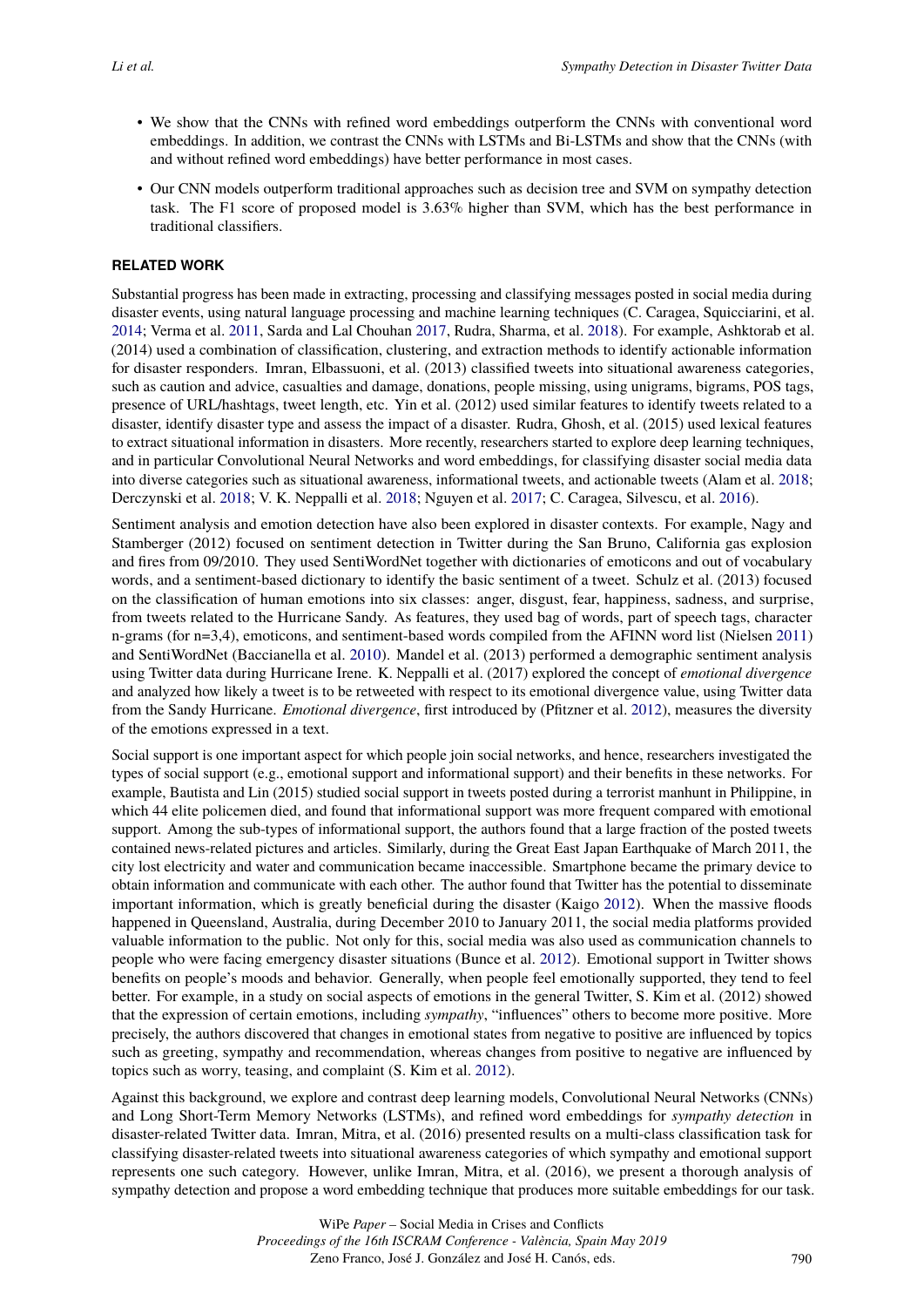# **METHODS**

Nowadays, CNNs perform well on many text classification tasks. For example, Y. Kim (2014) showed that a CNN with a convolution and pooling layer can produce good performance on several classification tasks including sentiment analysis and question classification. Zhang and Wallace (2017) conducted extensive experiments of CNNs on sentence classification task. The authors concluded several useful suggestions that are helpful for applying CNNs to sentence classification. Aipe et al. (2018) developed a CNN model for multi-label classification of disaster dataset. Specific linguistic features are extracted from tweets to augment the original CNN model.

Based on these previous works, we use a CNN model for the classification of tweets as containing sympathy or not. Figure [1](#page-4-0) shows our proposed architecture which is inpired from Y. Kim (2014) and Aipe et al. (2018). The CNN models generally work better when the input is given as word embeddings.

Word embeddings are trained from a very large corpus to generate effective representations for words with similar meanings. This method contributes to the progress of word representations and thus has been widely used in text classification and machine translation areas. Nowadays, it is very convenient for people to apply pre-trained word embeddings(e.g., GoogleNews and Glove) to their applications and get satisfying results. In our paper, we mainly discuss four word embeddings: CrisisNLP, GoogleNews, Glove and Fasttext. Different from the others, CrisisNLP is a word2vec embedding trained in a smaller dataset, which can be regarded as domain embedding.

A common problem existent in current word embeddings is that semantic consistency is hard to maintain in vector space, which means the most similar words of a target word in word space are irrelevant to the target word in some cases. And meanwhile, the synonyms of target word are far from the location of target word in the vector space. This problem is clearly illustrated in Figure [2a.](#page-5-0) The red numbers in this figure are cosine similarities between the target word and its synonyms and all other words are top 20 most similar words of target word 'pray'. Target word 'prays' is far from its synonyms and thus has low cosine similarities with those words. Therefore, it restricts potential improvement of some fine-tuned classifiers.

In order to address similar problems in sentiment analysis, Yu et al. (2017) proposed a refinement model to converge sentimentally similar words by using sentiment lexicon. The results show that it has good performance in both binary and fine-grained sentiment classification tasks. However, this model is only designed to improve the sentiment embedding or conventional embedding applied in sentiment analysis. Therefore, inspired by this model, a more general refinement method of conventional word embedding is proposed in this section. The procedure for refining word embeddings can be divided into three stages. First, Snowball stemmer is used to cluster words with similar meanings, which means that words with same stem are regarded as one cluster. Second, words in each cluster move close to each other in the vector space to get better representations, following the approach described below. Finally, the refined embedding is fed as the input of CNN model and yields better performance in sympathy detection task. As we can see in Figure [2b,](#page-5-0) the synonyms of the target word move much closer to the target word in the vector space with refinement model, which brings better word representations in sympathy detection.

Snowball stemmer is by far the most popular stemmer and performs better when compared with original Porter stemmer. The comparison between original Porter stemmer and Snowball stemmer is shown in Table [2.](#page-3-0) We can clearly observe that Snowball stemmer is more precise than Porter stemmer. For all selected vocabulary words in conventional word embedding, we have over 40,000 clusters in total after running Snowball stemmer and these clusters are used to improve the word representations in vector space. After we obtain the word clusters for original

|  |  |  |  | Table 2. Porter stemmer vs. Snowball stemmer |  |
|--|--|--|--|----------------------------------------------|--|
|--|--|--|--|----------------------------------------------|--|

<span id="page-3-0"></span>

| <b>Stemmer</b>   | Word cluster                                                                      |
|------------------|-----------------------------------------------------------------------------------|
| Porter stemmer   | 'general', 'generation', 'generator', 'generous', 'generations', 'generate',      |
| 'gener'          | 'generally', 'generated', 'generals', 'generic', 'generously', 'generators',      |
|                  | 'generating', 'generates', 'gener', 'generational', 'generalize', 'generalizing', |
|                  | 'genere', 'generalizations', 'generalization', 'generalized', 'generics',         |
|                  | 'generative', 'generalities', 'generou', 'generality', 'generically'              |
| Snowball stemmer | 'generation', 'generator', 'generations', 'generate', 'generated',                |
| 'generat'        | 'generators','generating', 'generates', 'generational', 'generat', 'generative'   |

word embedding, we'd like words in each cluster to move closer to each other in vector space and meanwhile not too far from their original locations. An objective function is presented to minimize the total distance among each cluster, which is defined as

$$
\Phi(V) = \sum_{i=1}^{n} \sum_{j=1}^{k} w_{ij} dist(v_i, v_j)
$$
\n(1)

WiPe *Paper –* Social Media in Crises and Conflicts *Proceedings of the 16th ISCRAM Conference - València, Spain May 2019* Zeno Franco, José J. González and José H. Canós, eds.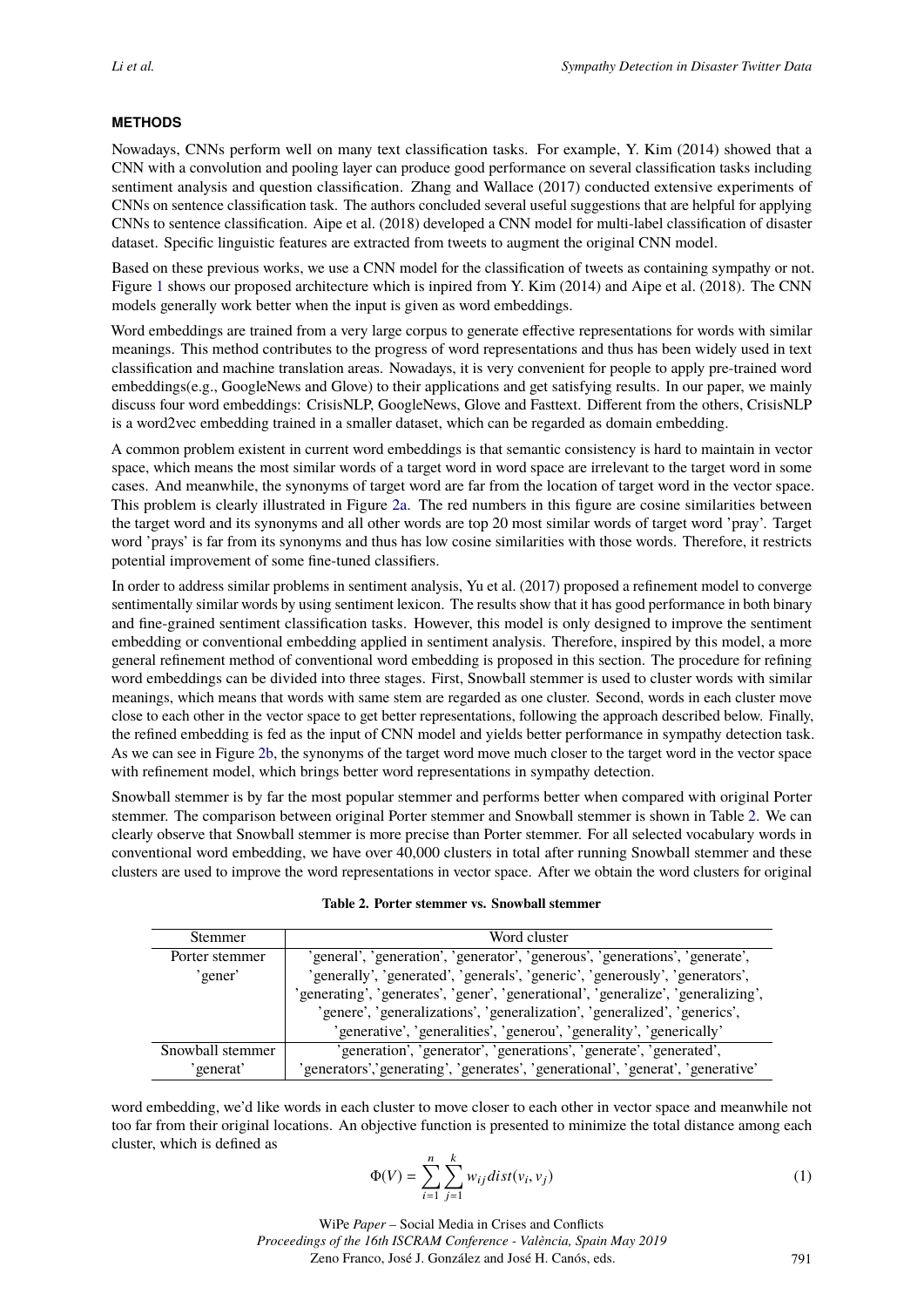<span id="page-4-0"></span>

**Figure 1. CNN Model**

WiPe *Paper –* Social Media in Crises and Conflicts *Proceedings of the 16th ISCRAM Conference - València, Spain May 2019* Zeno Franco, José J. González and José H. Canós, eds.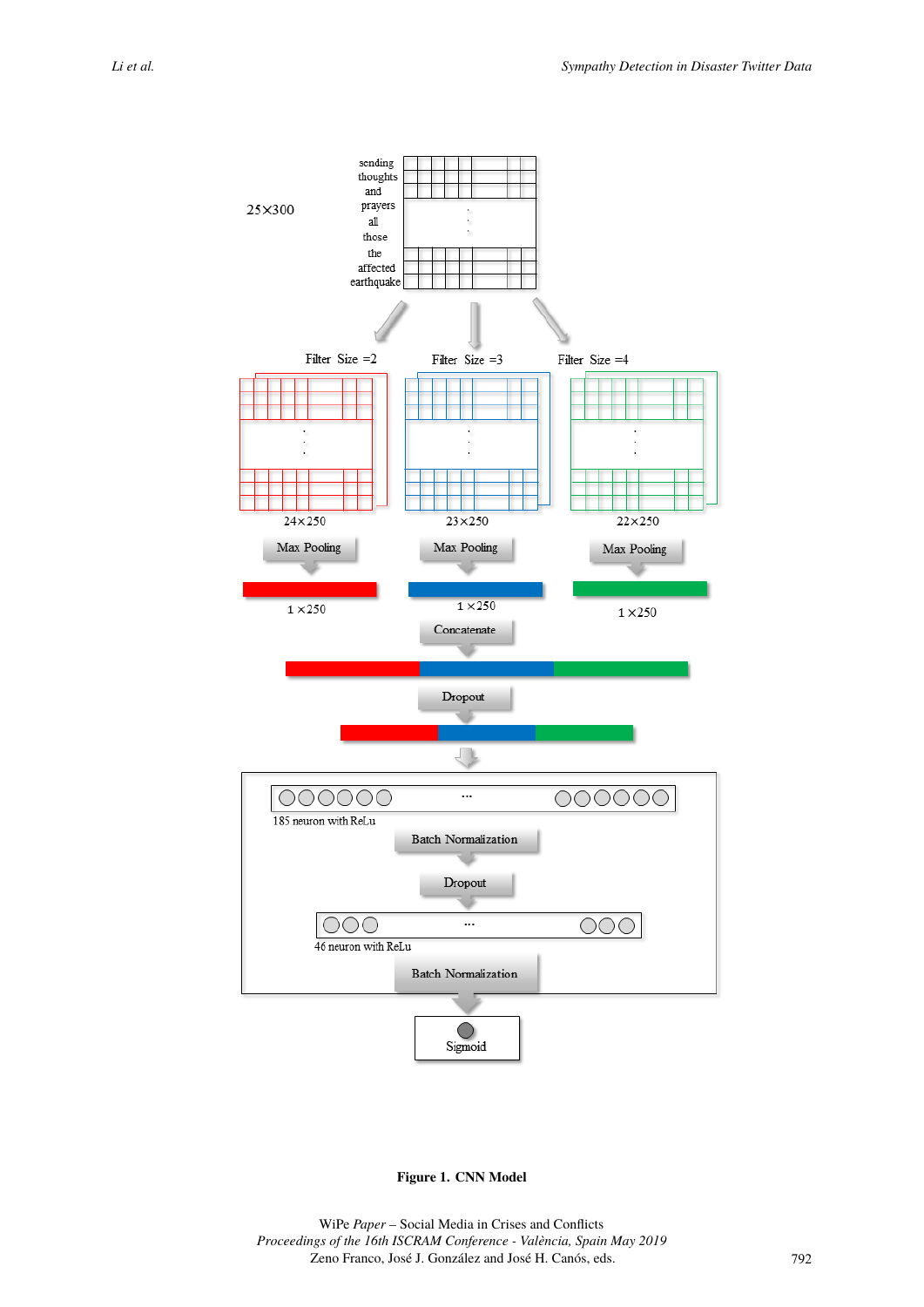<span id="page-5-0"></span>

(a) Word embedding without refinement model (b) Word embedding with refinement model

#### **Figure 2. Conceptual diagram of word space for CrisisNLP embedding**

where n denotes total number of clusters and k denotes the size of each cluster,  $dist(v_i, v_j)$  denotes the distance between target word  $v_i$  and similar word  $v_j$ ,  $w_{ij}$  denotes the weight of each similar word related to target word. Each target word  $v_i$  has k-1 similar words within one cluster and the number of k may vary due to different size of clusters. Square Euclidean distance is used to calculate the distance between the target word and its similar words, defined as

$$
dist(v_i, v_j) = \sum_{d=1}^{D} (v_i^d - v_j^d)^2
$$
\n(2)

where D is the dimension of pre-trained word embedding and  $w_{ij}$  is defined below

$$
w_{ij} = \frac{1}{order_j} \tag{3}
$$

where *order<sub>i</sub>* denotes the order of word in each cluster. Once we finish the word stemming, we have a fixed order for words in each cluster. In order to avoid putting weights on specific word in cluster, we randomly shuffle the order of each cluster when we run refinement model. To prevent refined model from destroying good word representations, a constraint, which is defined as the first part of objective function, is added to make sure the target word can only move with small steps in vector space. The objective function is defined as

$$
argmin\Phi(V) = argmin\sum_{i=1}^{n} \left[ \alpha dist(v_i^{t+1}, v_i^t) + \beta \sum_{j=1}^{k} w_{ij} dist(v_i^{t+1}, v_j^t) \right]
$$
(4)

where  $v_i^{t+1}$  denotes word vector of target word in t+1 step, parameter  $\alpha$  and  $\beta$  determine how far the target word can move away from its original location in vector space. To minimize the objective function, we set  $\frac{\partial \Phi(V)}{\partial u^{t+1}}$  $\frac{\partial \Phi(V)}{\partial v_i^{t+1}}$ =0 and target word vector is updated by

$$
v_i^{t+1} = \frac{\alpha v_i^t + \beta \sum_{j=1}^k w_{ij} v_j^t}{\alpha + \beta \sum_{j=1}^k w_{ij}}
$$
(5)

WiPe *Paper –* Social Media in Crises and Conflicts *Proceedings of the 16th ISCRAM Conference - València, Spain May 2019* Zeno Franco, José J. González and José H. Canós, eds.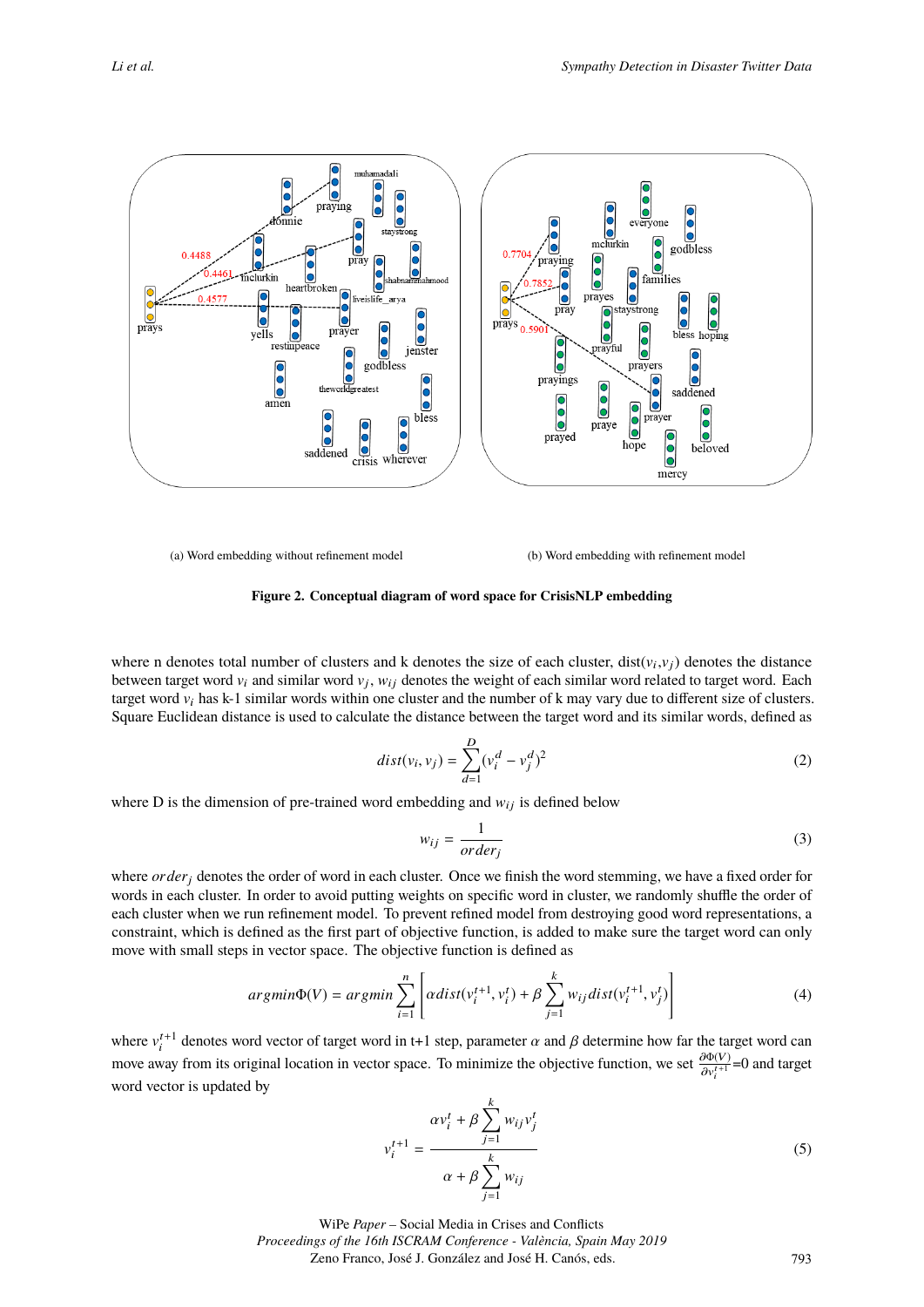We need to tune three parameters: the number of iterations,  $\alpha$  and  $\beta$ . The number of iterations controls the degree to which words converge in the vector space.  $\alpha$  and  $\beta$  determine how far the target word can move for each iteration. In our experiments, iteration number=1,  $\alpha$ =10 and  $\beta$ =1.

<span id="page-6-0"></span>

| <b>Class</b>                                              | $Train(70\%)$ | $Val(20\%)$ | $Test(10\%)$ | # of Tweets |
|-----------------------------------------------------------|---------------|-------------|--------------|-------------|
| <b>Sympathy and Emotional Support</b>                     | 1,378         | 394         | 197          | 1,969       |
| <b>Caution and Advice</b>                                 | 743           | 212         | 107          | 1,062       |
| <b>Displaced People and Evacuations</b>                   | 442           | 126         | 63           | 631         |
| <b>Donation Needs or Offeres or Volunteering Services</b> | 1,827         | 522         | 261          | 2,610       |
| <b>Infrastructure and Utilities Damage</b>                | 1,296         | 370         | 185          | 1,851       |
| <b>Injured or Dead People</b>                             | 1.754         | 501         | 251          | 2,506       |
| <b>Missing Trapped or Found People</b>                    | 281           | 80          | 40           | 401         |
| <b>Not Related or Irrelevant</b>                          | 1,642         | 469         | 234          | 2,345       |
| <b>Other Useful Information</b>                           | 4.004         | 1.144       | 572          | 5,720       |
| # of Tweets                                               | 13,367        | 3,818       | 1,910        | 19.095      |

#### **Table 3.** # **of Tweets for each label in CrisisNLP Data**

# **DATASET**

The dataset used in experiments comes from CrisisNLP (Imran, Mitra, et al. [2016\)](#page-9-3). The dataset consists of tweets posted during 11 different disasters that happened during 2013 to 2015. Each tweet is annotated by paid CrowdFlower Workers using situational awareness categories. The disasters in this collection can be classified as two categories: natural disasters and medical disasters. First category has 8 labels and second category has 7 labels. In this paper, we only used natural disasters data since medical disasters data does not contain sympathy labeled tweets.

As a result, we use 9 different disasters and the total number of tweets is 19,095. The detail information of the dataset labels/categories and the number of tweets in each category are shown in Table [3.](#page-6-0) All tweets are posted only in English. Since we have a purpose of extracting sympathy tweets, we mainly focus on Twitter postings that have label of "sympathy and emotional support" and treat this as positive class. All other labels are considered as the negative class. The number of tweets containing sympathy is 1,969 and the number of non-sympathy tweets is 17,126.

#### **EXPERIMENTS AND RESULTS**

#### **Preprocessing**

This step contains removing Twitter ID, hashtags, special characters and URLs. Moreover, OOV dictionary is used to process slangs and abbreviations. Lastly, we remove words and sentences with length smaller than 3.

#### **CNN performance**

The proposed CNN model, which is shown in Figure [1,](#page-4-0) is based on Y. Kim (2014) and Aipe et al. (2018). The CNN model consists of a convolutional layer followed by a max-pooling, concatenation and two fully-connected layers with batch normalization. More specifically, with regard to convolutional layer, there are 250 feature maps for each kernel size {2,3,4} and these feature maps are then max-pooled and concatenated as the input of fully-connected layer. Two dropout layers are added to reduce overfitting of neural network and drop rate is 0.5.

In experiments, the proposed CNN model, as well as the LSTM and Bi-LSTM models, are implemented on the disaster dataset described earlier. Ten different random seeds (from 5 to 50 with interval 5) are selected to split the pre-processed dataset and the final result is the average score of the 10 experiments. The proposed refined word embedding method is implemented in four different pre-trained word embeddings and tested on all deep learning frameworks. As we can observe from Table [4,](#page-7-0) all refined models outperform original models. More specifically, for example, refined CNN improves original CNN model with word embedding CrisisNLP, word2vec (GoogleNews), Glove and Fasttext by 0.25%, 0.57%, 0.48% and 1.21% respectively. Overall, CNN is generally the best performing algorithm with or without refinement model. It produces the best performance on word2vec, Glove and FastText embedding. Even though the refined Bi-LSTM model has the best result (75.08%) in CrisisNLP embedding, however the refined CNN with FastText embedding yields a better result (75.78%).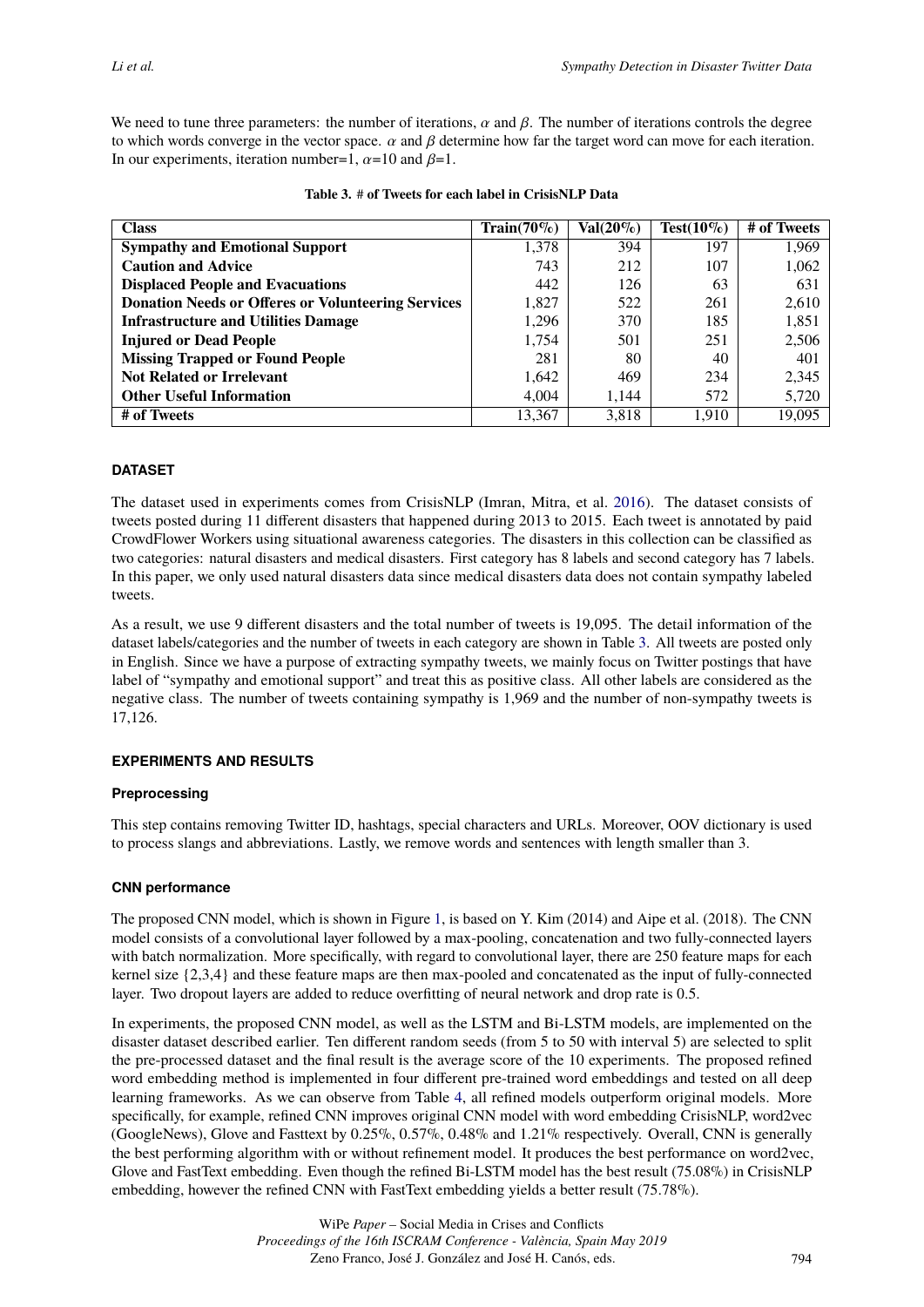From our experimental results, we can also conclude that there exists at most  $0.95\%$ ,  $1.23\%$ ,  $1.44\%$  and  $1.21\%$ increase in CrisisNLP, word2vec, Glove and FastText embedding, respectively. Table [4](#page-7-0) also shows that FastText word embedding generally performs better than other word embeddings. Four out of six models with FastText word embedding yield better performance over the others. To conclude, the refined CNN model with FastText embedding achieves the highest F1 score, which shows that the CNN architecture has the ability to solve specific text classification tasks such as sympathy detection and sentiment analysis.

| Model           | <b>CrisisNLP</b> | word2yec | Glove | <b>Fasttext Crawl</b> |
|-----------------|------------------|----------|-------|-----------------------|
| Refined CNN     | 74.26            | 75.39    | 75.42 | 75.78                 |
| Refined LSTM    | 74.64            | 74.07    | 75.15 | 74.38                 |
| Refined Bi-LSTM | 75.08            | 75.18    | 74.48 | 75.33                 |
| <b>CNN</b>      | 74.01            | 74.82    | 74.94 | 74.57                 |
| <b>LSTM</b>     | 74.03            | 72.84    | 73.71 | 74.38                 |
| <b>Bi-LSTM</b>  | 74.13            | 74.03    | 73.44 | 74.44                 |

<span id="page-7-0"></span>**Table 4. Performance of CNN and other frameworks on sympathy detection(F1 Score)**

# **CNN vs. Baseline Classifiers**

We compare our proposed refined CNN model with baseline machine learning algorithms such as Logistic Regression, Decision Tree, Stochastic Gradient Descent(SGD), AdaBoost , Support Vector Machine(SVM) and CNN-non-static model (Kim, 2014) with word2vec embedding in Table [5.](#page-7-1) In order to guarantee the correctness of comparisons, for each baseline model, the same training and testing samples are used and the final result is the average of 10 experiments.

<span id="page-7-1"></span>From Table [5,](#page-7-1) we can see that the refined CNN model performs best in recall and F1 measure, which achieve 70.79% and 75.78%, respectively. We also observe that CNN-non-static model has the best result among baseline classifiers, followed by SVM and AdaBoost. Even though Logistic Regression has the highest precision score, it performs the worst in recall due to imbalanced data distribution. In general, CNN has better precision and recall score and thus it can be applied to detect sympathy sentences in highly skewed data.

| Model                      | Precision | Recall | F <sub>1</sub> -Score |
|----------------------------|-----------|--------|-----------------------|
| Refined CNN                | 81.83     | 70.79  | 75.78                 |
| Logistic Regression        | 95.2      | 43.55  | 59.58                 |
| Decision Tree              | 64.44     | 66.67  | 65.47                 |
| SGD                        | 90.69     | 55.77  | 68.96                 |
| AdaBoost                   | 82.9      | 59.31  | 69.09                 |
| <b>SVM</b>                 | 80.17     | 65.66  | 72.15                 |
| CNN-non-static (Kim, 2014) | 87.99     | 64.60  | 74.40                 |

**Table 5. CNN vs. Baseline Classifiers**

# **CONCLUSION AND FUTURE DIRECTIONS**

In this paper, we explore neural networks (e.g., CNNs, LSTMs) with different word embeddings for sympathy detection from Twitter disaster data. As a starting point for finding candidate donors, we successfully achieve the task of sympathy contents tweets detection using deep learning techniques. Moreover, we present a word stemming based refinement model to improve the existing pre-trained word embeddings. Instead of training new word embeddings, we can easily integrate the proposed refinement model into conventional word embeddings and improve the F1 score of text classification task such as sympathy detection. Experiments on disaster dataset show that proposed refined CNN model produces the best performance when compared with CNN and other deep learning frameworks. The performance of our model is significantly better than traditional classifiers.

In future work, it would be interesting to test our proposed model on various classes of disaster datasets, e.g. 'donation needs or offers'. Also, it would be very interesting to see if our refinement model can improve text classification under different backgrounds. Moreover, an exciting direction to explore is the relations between sympathy and donations. An inspection of the CrisisNLP dataset reveals that there are many tweets that contain both sympathy and donation related contents. Several tweets that show a potential relationship between sympathy and donations are provided in Table [6.](#page-8-7) Based on this, our refinement model can also be extended as adding donation encoded features in the last layer of CNN and determine whether the performance of sympathy detection changes.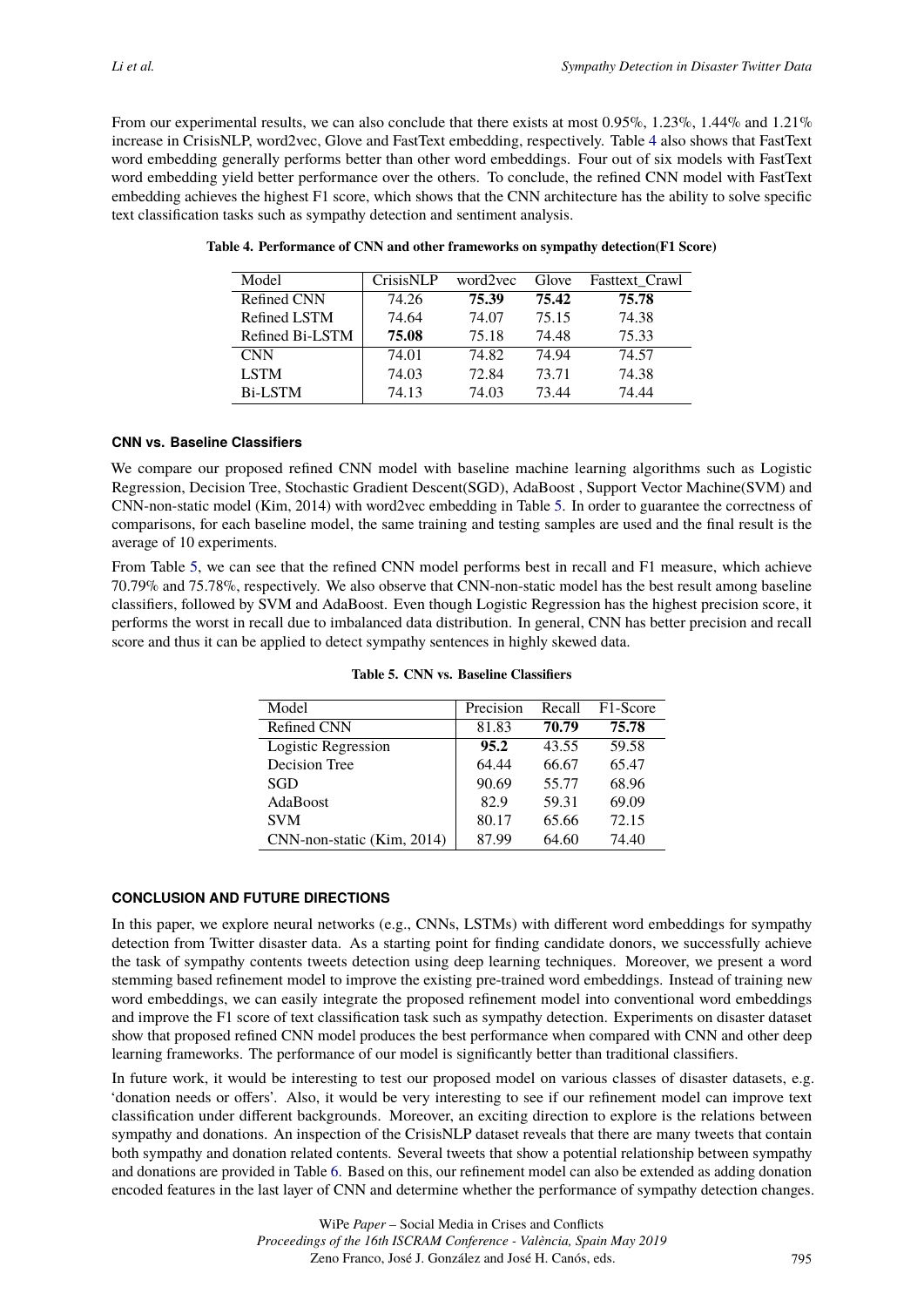#### **Table 6. Tweets containing 'Sympathy' and mentioning 'Donations'.**

<span id="page-8-7"></span>

| RT@RealLouisAndre: Sending out all my support for all people         |
|----------------------------------------------------------------------|
|                                                                      |
| in #Chile all the prayers are with you, also u can donate            |
| @RedCross #PrayForChile                                              |
| @ justinbieber thanks for the challenge but I'm not able to do it so |
| I just donated 30\$ do the #ASL hope that makes up for it            |
| RT@DAVIDsTEA: Our hearts go out to everyone in Nepal. Until          |
| May 4th, all profits from Nepal Black tea will be donated, to help   |
| fund                                                                 |

# **ACKNOWLEDGMENTS**

We thank the National Science Foundation for support from the grants IIS-1802284, IIS-1741345, IIS-1526542 and CMMI-1541155. The views and conclusions contained in this document are those of the authors and should not be interpreted as necessarily representing the ocial policies, either express or implied, of the National Science Foundation. We also wish to thank our anonymous reviewers for their constructive comments.

# **REFERENCES**

- Aipe, A., Mukuntha, N., Ekbal, A., and Kurohashi, S. (2018). "Deep Learning Approach towards Multi-label Classification of Crisis Related Tweets". In: ISCRAM '18.
- <span id="page-8-3"></span>Alam, F., Ofli, F., Imran, M., and Aupetit, M. (2018). "A Twitter Tale of Three Hurricanes: Harvey, Irma, and Maria". In: ISCRAM '18.
- Ashktorab, Z., Brown, C., Nandi, M., and Culotta, A. (2014). "Tweedr: Mining twitter to inform disaster response". In: *Proceedings of the 11th International Conference on Information Systems for Crisis Response and Management*. ISCRAM '14. University Park, Pennsylvania.
- Baberini, M., Coleman, C.-L., Slovic, P., and Västfjäll, D. (2015). "Examining the effects of photographic attributes on sympathy, emotions, and donation behavior". In: *Visual Communication Quarterly* 22.2, pp. 118–128.
- <span id="page-8-5"></span>Baccianella, S., Esuli, A., and Sebastiani, F. (2010). "SentiWordNet 3.0: An Enhanced Lexical Resource for Sentiment Analysis and Opinion Mining". In: *Proceedings of the Seventh International Conference on Language Resources and Evaluation (LREC'10)*. Valletta, Malta: European Language Resources Association (ELRA).
- Bautista, J. R. and Lin, T. T. (2015). "Social Support on Twitter: The Case of the Philippine's #Fallen44". In: *Cyberpsychology, Behavior, and Social Networking*.
- <span id="page-8-1"></span>Ben Lazreg, M., Goodwin, M., and Granmo, O.-C. (2016). "Proceedings of the Artificial Intelligence Applications and Innovations: 12th IFIP WG 12.5 International Conference and Workshops, AIAI 2016, Thessaloniki, Greece, September 16-18, 2016". In: *Information Abstraction from Crises Related Tweets Using Recurrent Neural Network*. Ed. by L. Iliadis and I. Maglogiannis. Cham: Springer International Publishing, pp. 441–452.
- <span id="page-8-6"></span>Bunce, S., Partridge, H., and Davis, K. (2012). "Exploring information experience using social media during the 2011 Queensland floods: a pilot study". In: *The Australian Library Journal* 61.1, pp. 34–45.
- <span id="page-8-0"></span>Caragea, C., Silvescu, A., and Tapia, A. H. (2016). "Identifying informative messages in disaster events using convolutional neural networks". In: *International Conference on Information Systems for Crisis Response and Management*, pp. 137–147.
- <span id="page-8-2"></span>Caragea, C., Squicciarini, A. C., Stehle, S., Neppalli, K., and Tapia, A. H. (2014). "Mapping moods: Geo-mapped sentiment analysis during hurricane sandy". In: *Proceedings of the 11th International Conference on Information Systems for Crisis Response and Management, University Park, Pennsylvania, USA, May 18-21, 2014.*
- <span id="page-8-4"></span>Derczynski, L., Meesters, K., Bontcheva, K., and Maynard, D. (2018). "Helping Crisis Responders Find the Informative Needle in the Tweet Haystack". In: ISCRAM '18.
- Froyum, C. (2018). ""They Are Just Like You and Me": Cultivating Volunteer Sympathy". In: *Symbolic Interaction*.
- Han, B., Ryzhov, I. O., and Defourny, B. (2013). "Efficient learning of donor retention strategies for the American Red Cross". In: *Proceedings of the 2013 Winter Simulation Conference: Simulation: Making Decisions in a Complex World*. IEEE Press, pp. 17–28.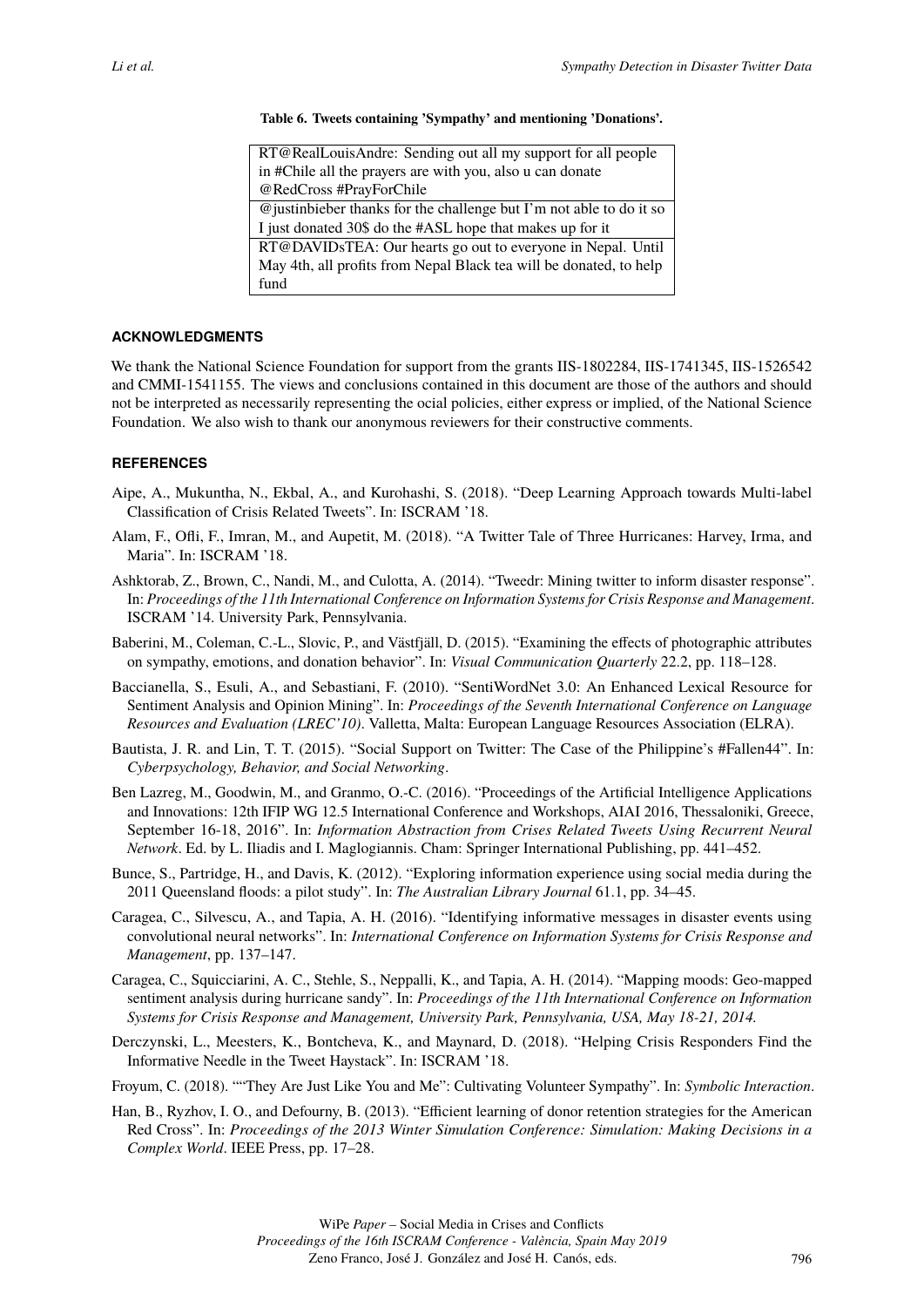- Imran, M., Elbassuoni, S., Castillo, C., Diaz, F., and Meier, P. (2013). "Practical extraction of disaster-relevant information from social media". In: *22nd International World Wide Web Conference, WWW '13, Rio de Janeiro, Brazil, May 13-17, 2013, Companion Volume*, pp. 1021–1024.
- <span id="page-9-3"></span>Imran, M., Mitra, P., and Castillo, C. (2016). "Twitter as a Lifeline: Human-annotated Twitter Corpora for NLP of Crisis-related Messages". In: *Proceedings of the Tenth International Conference on Language Resources and Evaluation (LREC 2016)*. Portoroz, Slovenia: European Language Resources Association (ELRA).
- <span id="page-9-8"></span>Kaigo, M. (2012). "Social media usage during disasters and social capital: Twitter and the Great East Japan earthquake". In: *Keio Communication Review* 34.1, pp. 19–35.
- <span id="page-9-9"></span>Kim, S., Bak, J., and Oh, A. H. (2012). "Do You Feel What I Feel? Social Aspects of Emotions in Twitter Conversations". In: *Proceedings of the Sixth International Conference on Weblogs and Social Media, Dublin, Ireland, June 4-7, 2012*.
- <span id="page-9-0"></span>Kim, Y. (2014). "Convolutional Neural Networks for Sentence Classification". In: *Proceedings of the 2014 Conference on Empirical Methods in Natural Language Processing (EMNLP)*, pp. 1746–1751.
- LeCun, Y., Bottou, L., Bengio, Y., and Haffner, P. (1998). "Gradient-based learning applied to document recognition". In: *Proceedings of the IEEE* 86.11, pp. 2278–2324.
- Li, H., Caragea, D., and Caragea, C. (2017). "Towards Practical Usage of a Domain Adaptation Algorithm in the Early Hours of a Disaster". In: *Proceedings of the 14th International Conference on Information Systems for Crisis Response and Management (ISCRAM 2017)*. France.
- Li, H., Herndon, N., Caragea, D., and Caragea, C. (2017). "Disaster Response Aided by Tweet Classification with a Domain Adaptation Approach". In: *Journal of Contingencies and Crisis Management (JCCM), Special Issue on HCI in Critical Systems. In press*.
- Mandel, B., Culotta, A., Boulahanis, J., Stark, D., Lewis, B., and Rodrigue, J. (2013). "A demographic analysis of online sentiment during hurricane Irene". In: Workshop on Language in Social Media.
- Morstatter, F., Lubold, N., Pon-Barry, H., Pfeffer, J., and Liu, H. (2014). "Finding Eyewitness Tweets During Crises". In: *ACL 2014 Workshop on Language Technologies and Computational Social Science*. Baltimore, Maryland, USA.
- Nagy, A. and Stamberger, J. (2012). "Crowd Sentiment Detection during Disasters and Crises". In: Proceedings of the 9th International ISCRAM Conference.
- Neppalli, K., Caragea, C., Squicciarini, A., Tapia, A., and Stehle, S. (2017). "Sentiment Analysis during Hurricane Sandy in Emergency Response." In: *The International Journal of Disaster Risk Reduction (IJDRR 2017)*.
- <span id="page-9-1"></span>Neppalli, V. K., Caragea, C., and Caragea, D. (2018). "Deep Neural Networks versus Naïve Bayes Classifiers for Identifying Informative Tweets during Disasters". In: *Proceedings of the 15th International Conference on Information Systems for Crisis Response and Management*. ISCRAM '18. Rochester, New York, USA.
- <span id="page-9-2"></span>Nguyen, D. T., Al-Mannai, K., Joty, S. R., Sajjad, H., Imran, M., and Mitra, P. (2017). "Robust Classification of Crisis-Related Data on Social Networks Using Convolutional Neural Networks." In: *ICWSM*, pp. 632–635.
- <span id="page-9-6"></span>Nielsen, F. Å. (2011). "A new ANEW: Evaluation of a word list for sentiment analysis in microblogs". In: *CoRR* abs/1103.2903.
- <span id="page-9-7"></span>Pfitzner, R., Garas, A., and Scheweitzer, F. (2012). "Emotional Divergence Influences Information Spreading in Twitter". In: Proceedings to the 6th International AAAI Conference on Weblogs and Social Media. AAAI Press, pp. 543–546.
- Purohit, H., Castillo, C., Imran, M., and Pandev, R. (2018). "Social-eoc: Serviceability model to rank social media requests for emergency operation centers". In: *2018 IEEE/ACM International Conference on Advances in Social Networks Analysis and Mining (ASONAM)*. IEEE, pp. 119–126.
- <span id="page-9-5"></span>Rudra, K., Sharma, A., Ganguly, N., and Ghosh, S. (2018). "Characterizing and Countering Communal Microblogs During Disaster Events". In: *IEEE Transactions on Computational Social Systems* 5.2, pp. 403–417.
- Rudra, K., Ghosh, S., Ganguly, N., Goyal, P., and Ghosh, S. (2015). "Extracting situational information from microblogs during disaster events: a classification-summarization approach". In: *Proceedings of the 24th ACM International on Conference on Information and Knowledge Management*. ACM, pp. 583–592.
- <span id="page-9-4"></span>Sarda, P. and Lal Chouhan, R. (2017). "Extracting Non-Situational Information from Twitter During Disaster Events". In: *Journal of Cases on Information Technology* 19, pp. 15–23.